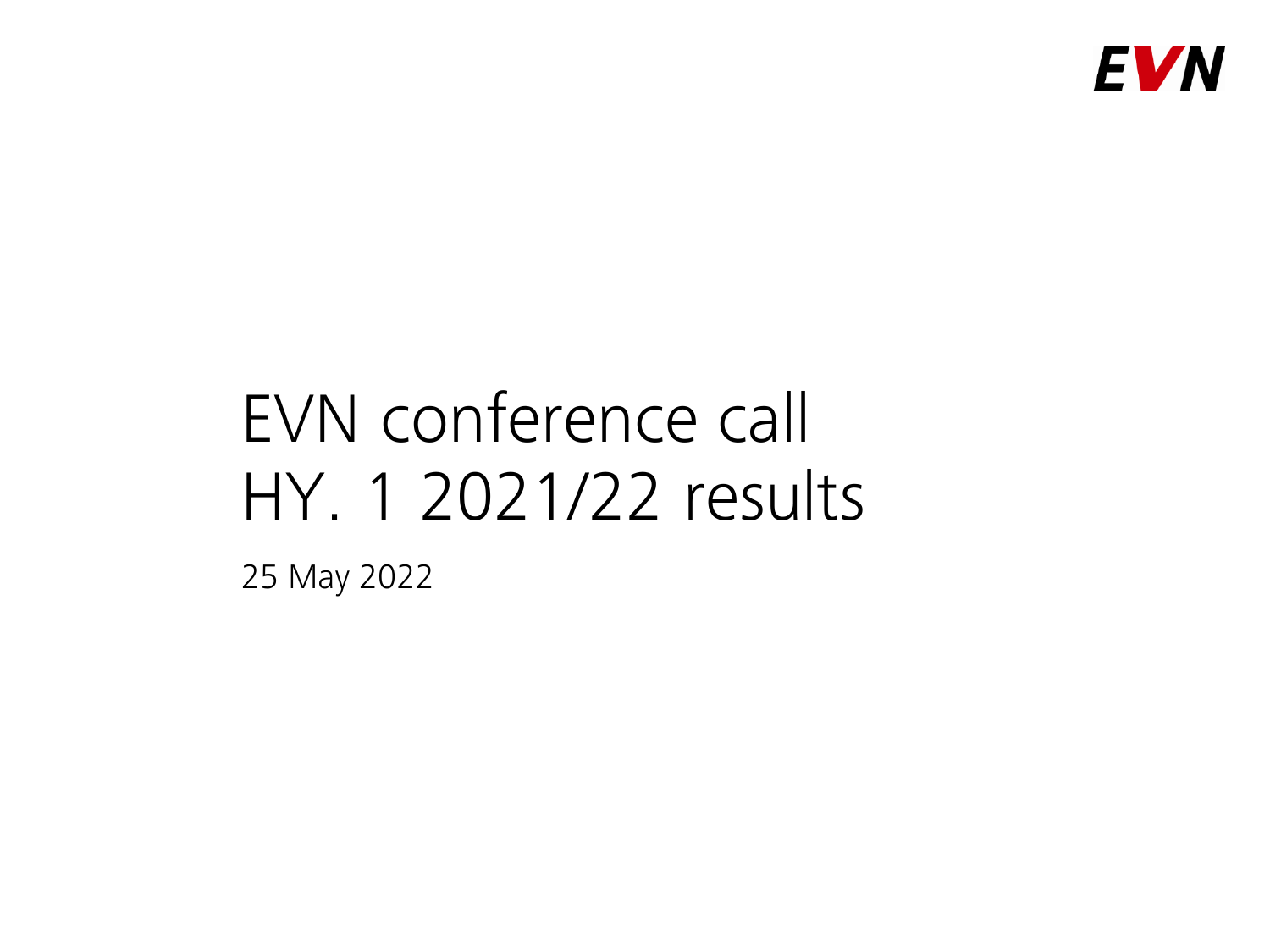## Highlights HY. 1 2021/22



 $\rightarrow$  Historic distortions on international energy markets

- − Prices for energy and energy carriers at all-time highs since summer 2021
- − Developments intensified through geopolitical situation
- − Inflation and global supply chain problems
- $\rightarrow$  Different effects of market distortions on the Group's diversified business areas
	- − Pressure on supply business (higher procurement costs)
	- − Coverage ratio of 17% limits compensation through own generation
	- − Change in risk and earnings expectations for the Group led to impairment losses (goodwill international project business and cogeneration plant Moscow)
- $\rightarrow$  Extensive investment programme in progress (EUR 500m p.a.)
- $\rightarrow$  Three wind power projects in realisation (in total 67.2 MW)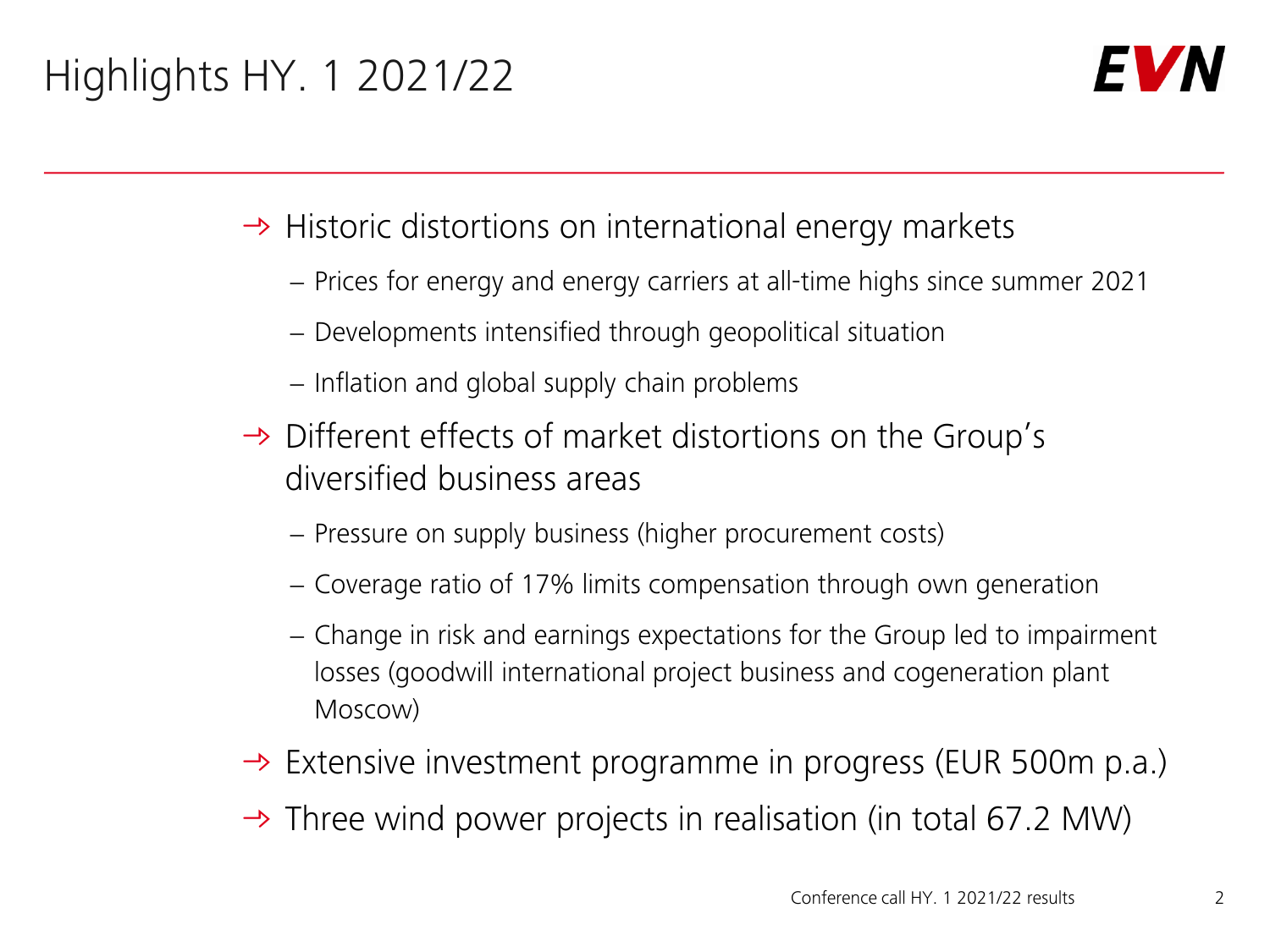### Key financials HY. 1 2021/22



|                               | HY. 1 2021/22 | $+/-$   |
|-------------------------------|---------------|---------|
|                               | <b>EURm</b>   | $\%$    |
| <b>Revenue</b>                | 2,126.7       | 65.5    |
| <b>EBITDA</b>                 | 420.2         | $-21.6$ |
| Depreciation and amortisation | $-158.3$      | 5.9     |
| Effects from impairment tests | $-50.9$       | 55.0    |
| <b>EBIT</b>                   | 211.0         | $-17.1$ |
| Financial results             | $-31.3$       | $-49.0$ |
| Group net result              | 127.4         | $-27.6$ |

| Net cash flow from        |         |      |
|---------------------------|---------|------|
| operating activities      | -84 1   |      |
| Investments <sup>1)</sup> | 1915    | 77 Q |
| Net debt                  | 1.134.4 | 22 O |

#### **Increase in revenue**

- − High electricity prices as a driver
- − Price and volume effects in networks business
- − Higher demand for gas-fired generation to support network stability

#### **Decline in EBITDA, EBIT and Group net result**

- − High procurement costs and costs for network losses in South East Europe
- − Lower earnings contribution from EVN KG
- − Impairment losses in Environment Segment
- − Takeover of electricity procurement right led to positive one-off effect in the previous year

2) Changes reported in percentage points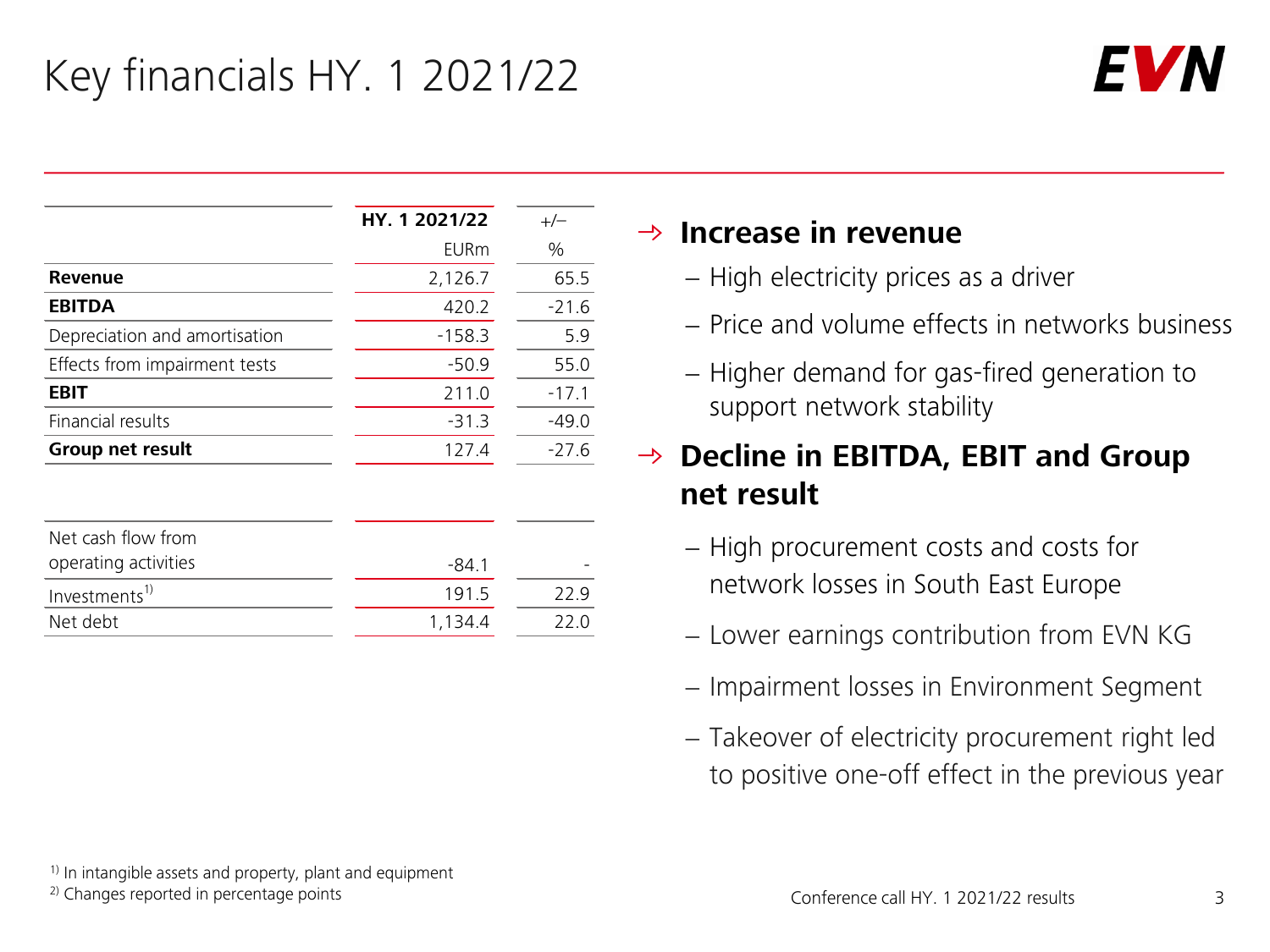### Solid balance sheet structure





- $\rightarrow$  Strong balance sheet as a basis for increased investment programme in the coming years (annually up to EUR 500m)
- $\rightarrow$  Committed, undrawn credit facilities in the amount of EUR 602m as of 31.03.2022
- $\rightarrow$  Ratings confirmed: A1/stable (Moody's), A+/stable (Scope)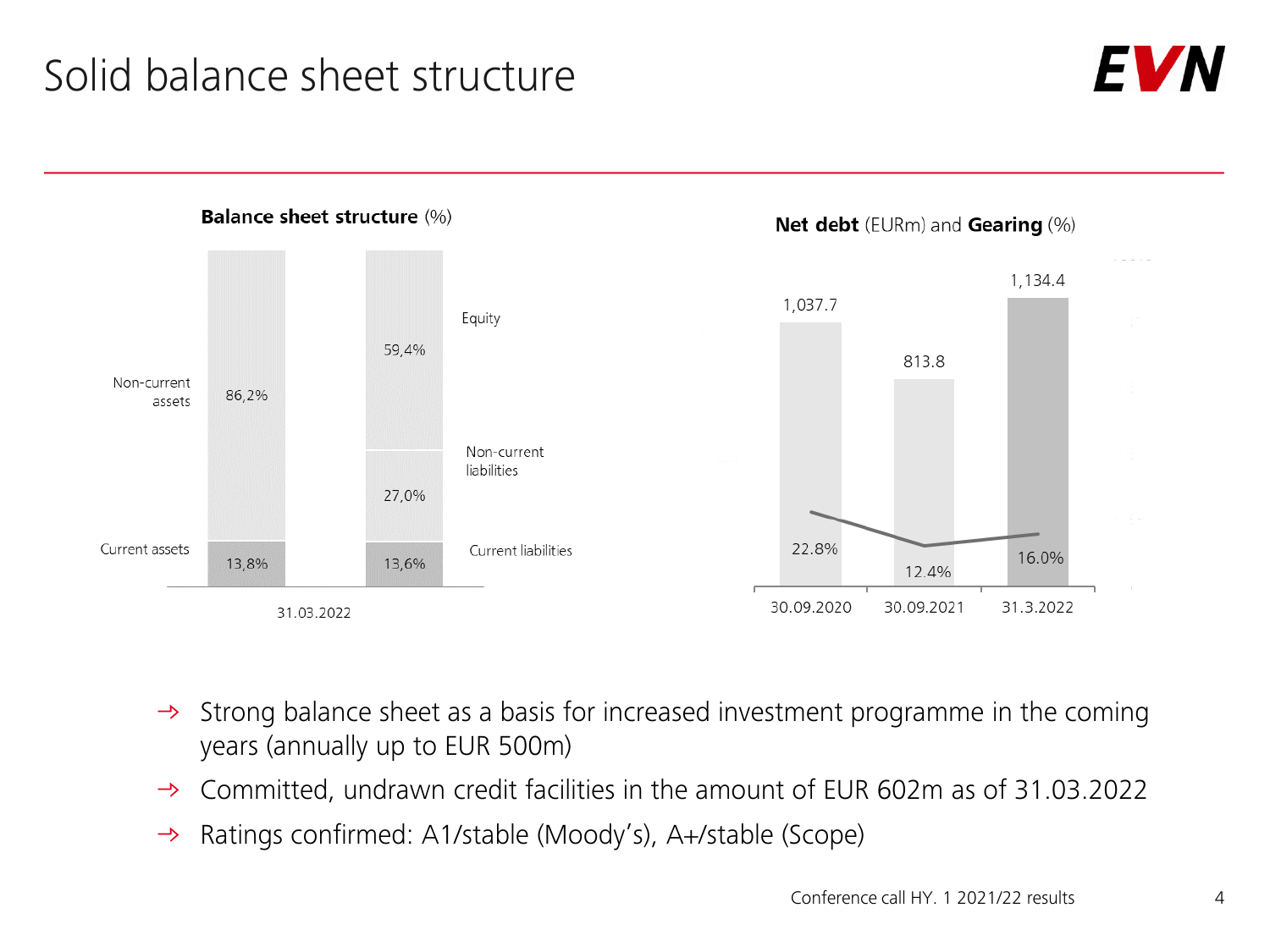### Generation



|                                       | HY. 1 2021/22 | $+/-$   |
|---------------------------------------|---------------|---------|
| <b>Electricity generation volumes</b> | GWh           | $\%$    |
| Total                                 | 1,592         | $-5.1$  |
| Renewable energy sources              | 1,011         | 8.7     |
| Thermal energy sources                | 581           | $-22.2$ |
|                                       | HY. 1 2021/22 | $+/-$   |
| <b>Financial performance</b>          | <b>EURm</b>   | $\%$    |
| Revenue                               | 198.9         | 26.2    |
| EBITDA                                | 137.0         | 33.3    |
| FRIT                                  | 122.4         |         |
|                                       |               |         |

### **Electricity generation below previous year**

- − Above-average wind flows offset decline in water flows
- − Divestment of 49%-stake in Walsum 10 power plant as of 30 September 2021
- − Higher demand for gas-fired generation to support network stability

### **EBITDA and EBIT above previous year**

- − Higher electricity prices support revenue
- − Takeover of electricity procurement right led to positive one-off effect in the previous year
- − Revaluation of wind park Kavarna (Bulgaria)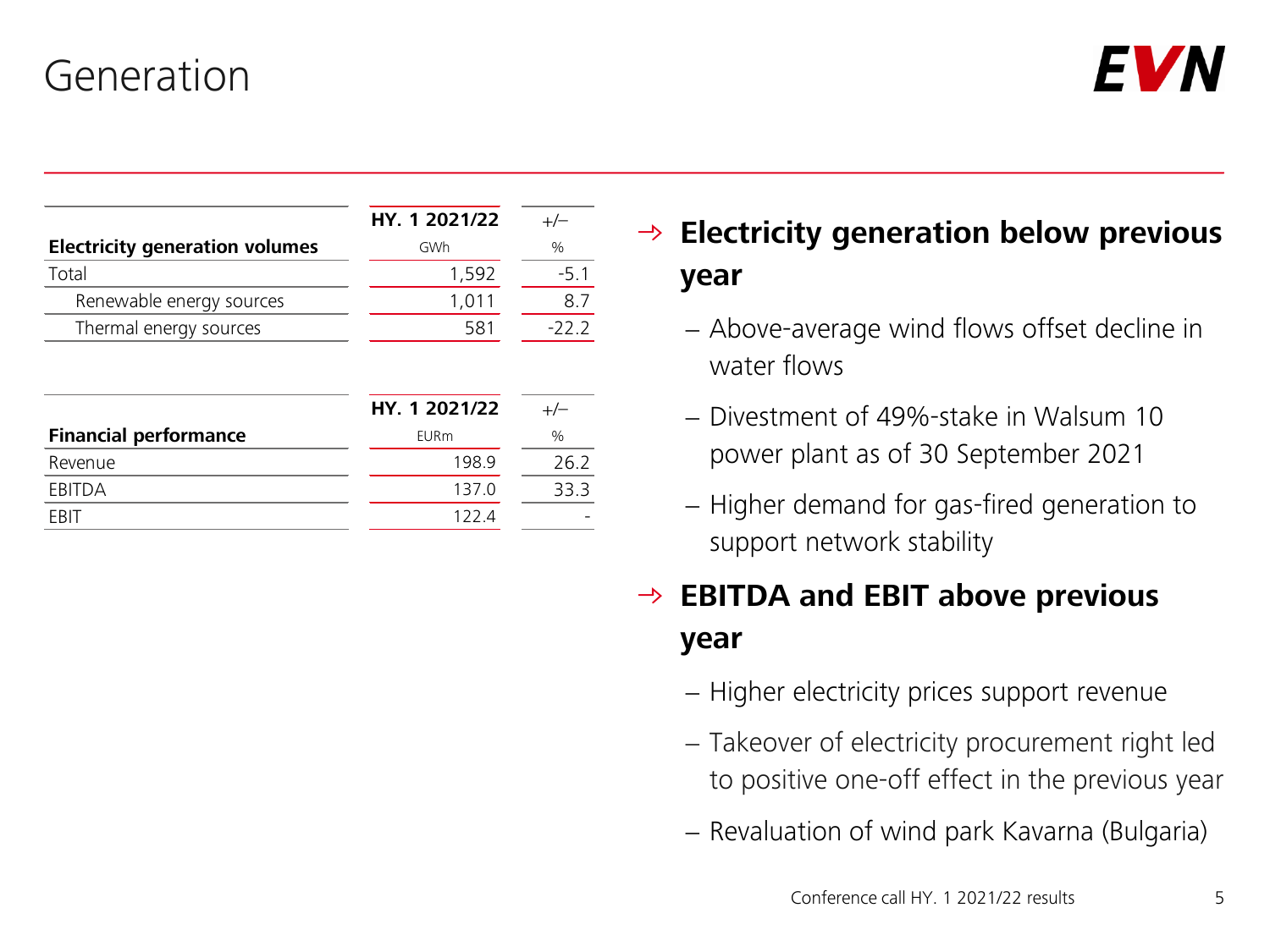Energy



| Sales volumes to          | HY. 1 2021/22 | $+/-$  |
|---------------------------|---------------|--------|
| end customers             | GWh           | $\%$   |
| Electricity <sup>1)</sup> | 4,613         | 0.6    |
| Natural gas <sup>1)</sup> | 3,861         | $-5.5$ |
| Heat                      | 1,599         |        |
|                           |               |        |

|                              | HY. 1 2021/22 | $+/-$   |
|------------------------------|---------------|---------|
| <b>Financial performance</b> | <b>EURm</b>   | $\%$    |
| Revenue                      | 394.9         |         |
| EBITDA                       | 48.5          | $-28.1$ |
| FRIT                         | 379           | -33 2   |

1) Mainly sales volumes from EVN KG and EnergieAllianz in Austria and Germany; the results from these two sales companies are included in EBITDA under the share of results from equity accounted investees with operational nature.

 **Increase in electricity and heat sales volumes**

− New industrial customers in Germany

#### → Decline in gas sales volumes

− Warmer temperatures

### **EBITDA and EBIT below previous year**

- − Revenue up from marketing of renewable generation and high electricity prices
- − Higher primary energy expenses
- − Takeover of electricity procurement right led to positive one-off effect in the previous year
- − Lower earnings contribution from EVN KG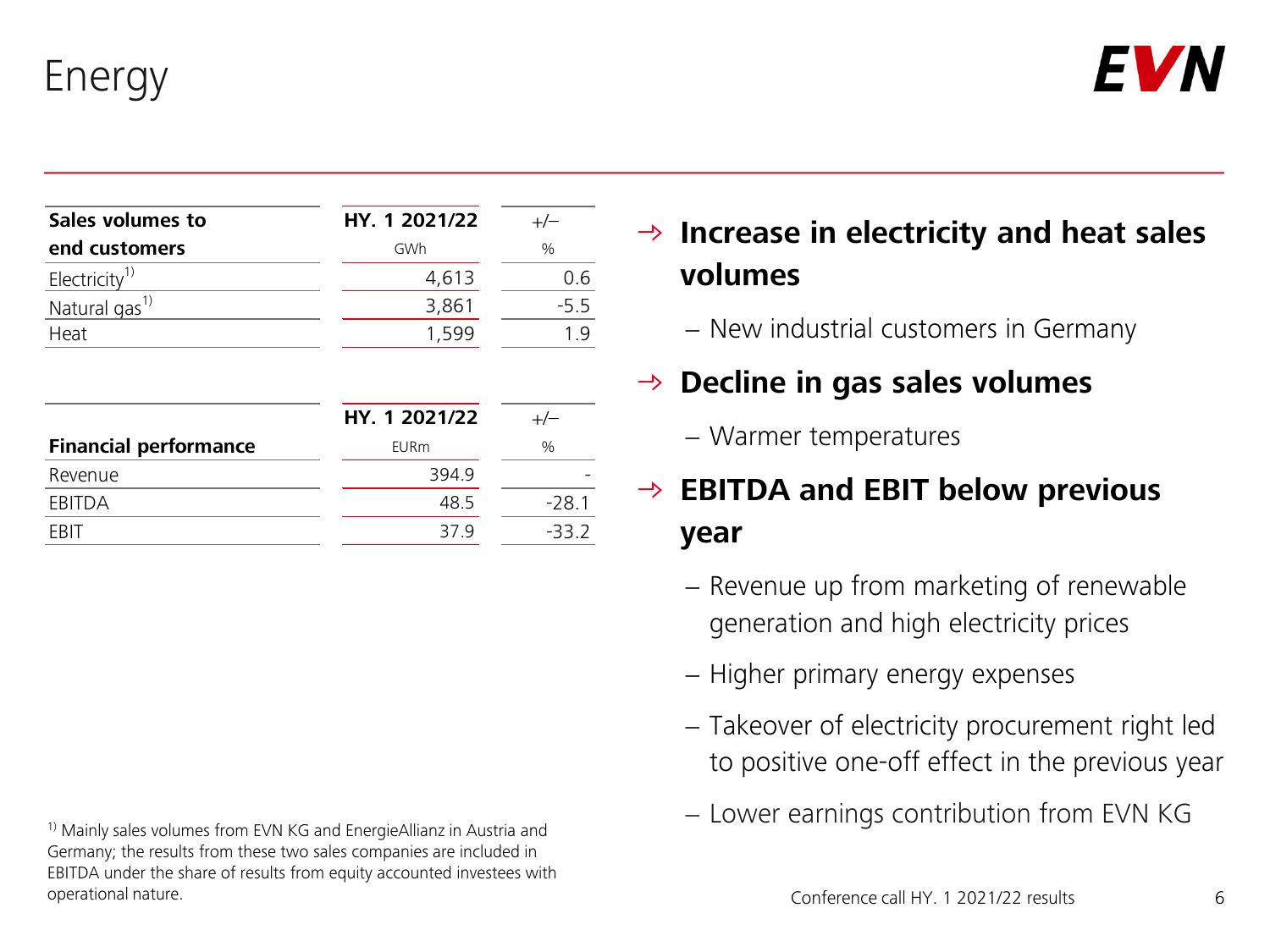### **Networks**



| <b>Network distribution</b>  | HY. 1 2021/22 | $+/-$  |
|------------------------------|---------------|--------|
| volumes                      | GWh           | $\%$   |
| Electricity                  | 4,665         | $-0.2$ |
| Natural gas <sup>1)</sup>    | 11,103        | 4.9    |
|                              |               |        |
|                              | HY. 1 2021/22 | $+/-$  |
| <b>Financial performance</b> | <b>EURm</b>   | $\%$   |
|                              |               |        |
| Revenue                      | 324.3         | 5.6    |
| EBITDA                       | 154.4         | 4.1    |

1) Including network sales to EVN's power stations

#### **Electricity network sales volumes stable, increase in natural gas**

− Increase in natural gas network sales volumes due to more frequent use of thermal power plants for network stability

### → Revenue, EBITDA and EBIT above **previous year**

− Positive volume and price effects (higher network tariffs as of 1 January 2021 and 1 January 2022)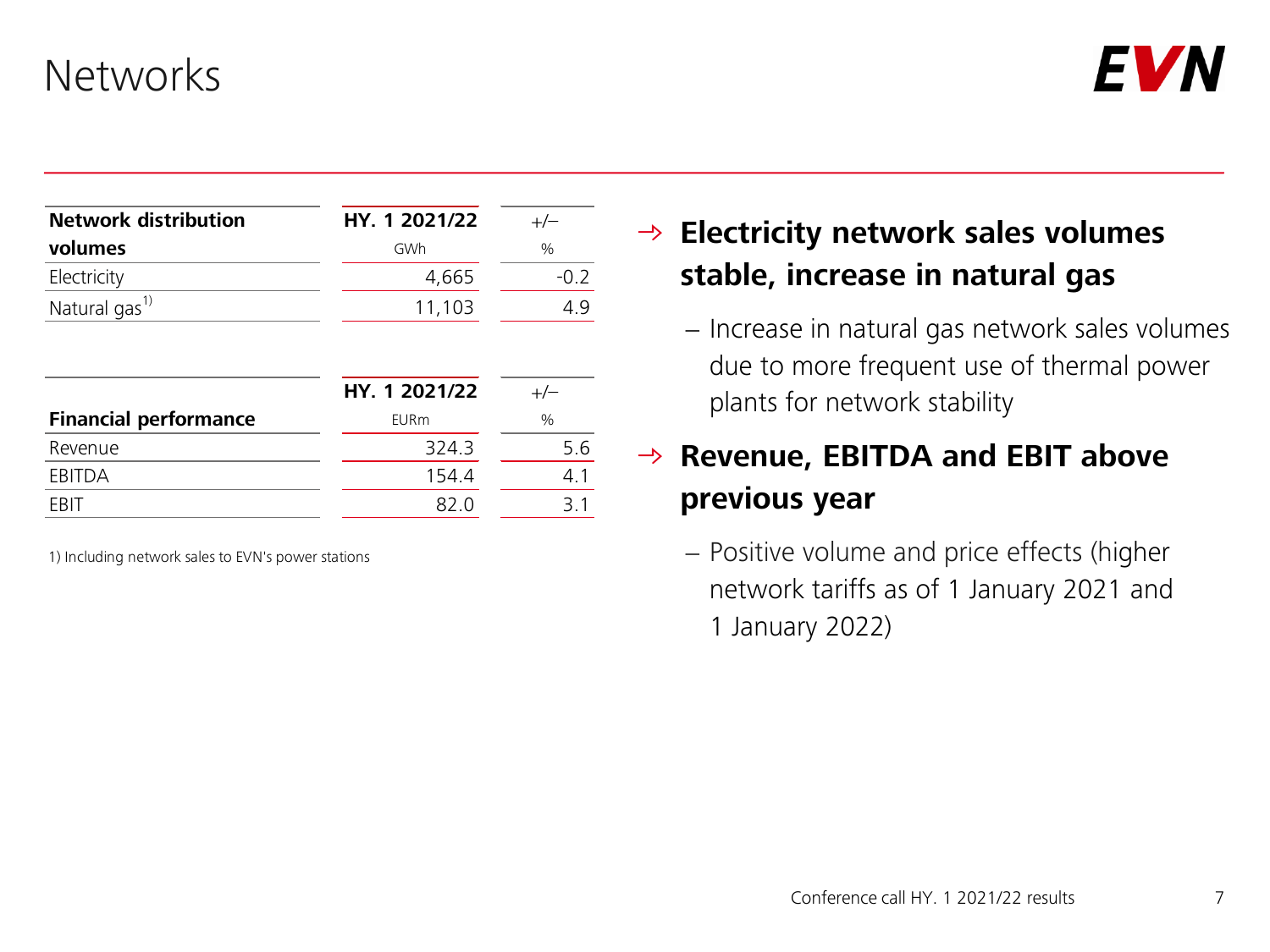### South East Europe



| <b>Key energy business</b>     | HY. 1 2021/22 | $+/-$ |
|--------------------------------|---------------|-------|
| indicators                     | GWh           | $\%$  |
| Electricity generation volumes | 243           | 1.8   |
| Network distribution volumes   | 8,224         | 4.2   |
| Electricity sales volumes      | 7,142         | 11.8  |
| Heat sales volumes             | 183           |       |

|                              | HY 1 2021/22 |               |
|------------------------------|--------------|---------------|
| <b>Financial performance</b> | <b>EURm</b>  | $\frac{0}{0}$ |
| Revenue                      | 1,030.0      | 92.7          |
| <b>FRITDA</b>                | 211          | $-717$        |
| FRIT                         | $-17.3$      |               |

#### **Increase in energy sales and network sales volumes**

- − Colder temperature
- − Customer changes from liberalised market

### **EBITDA and EBIT below previous year**

- − Increase in energy procurement costs and costs for network losses
- − Extraordinary government and regulatory measures as partial compensation for additional costs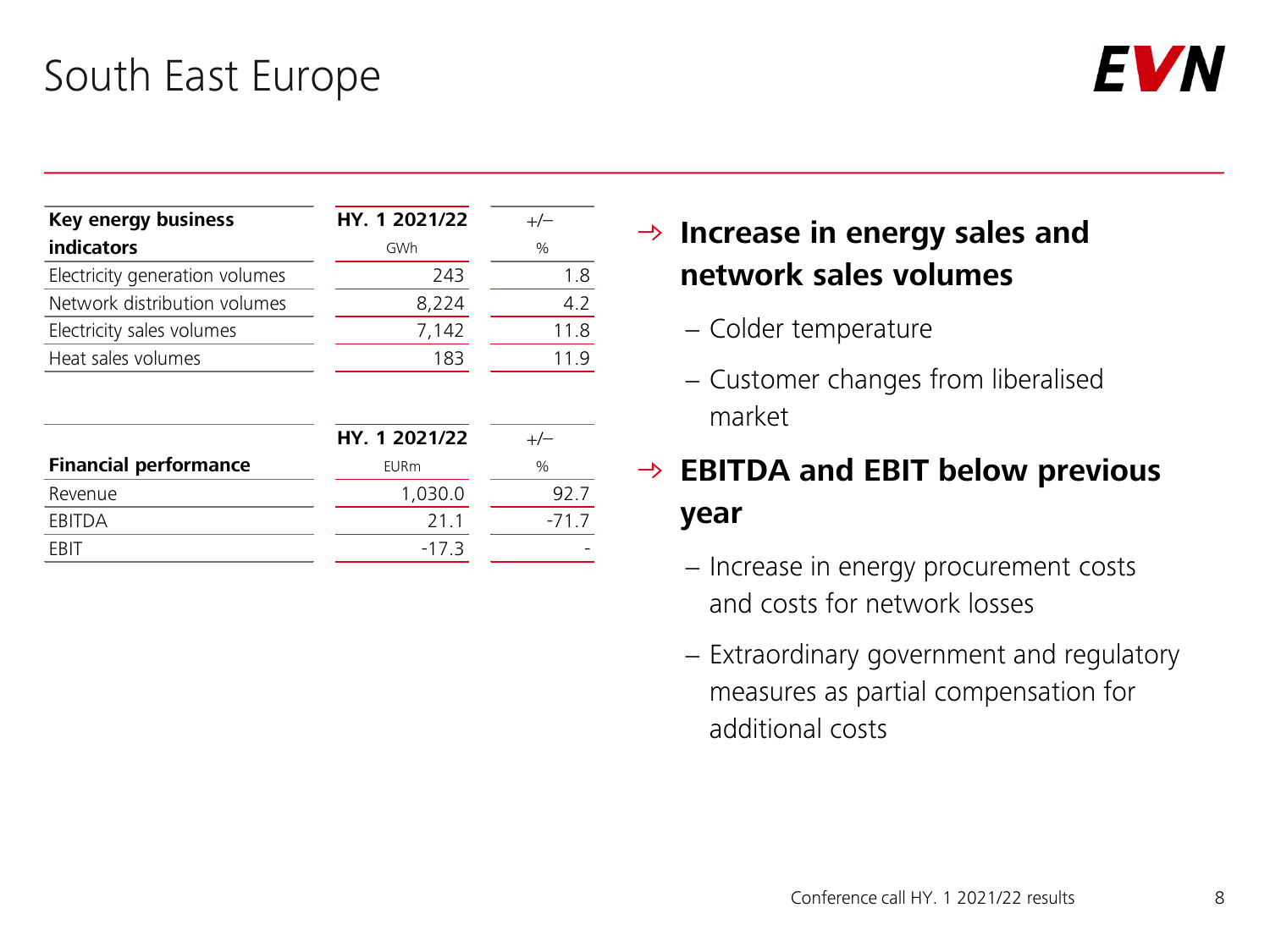### Environment



|                              | HY. 1 2021/22 | $+/-$   |
|------------------------------|---------------|---------|
| <b>Financial performance</b> | <b>EURm</b>   | $\%$    |
| Revenue                      | 243.0         | 19.1    |
| EBITDA                       | 23.8          | $-39.7$ |
| <b>FBIT</b>                  | $-49.9$       |         |
| Financial results            | $-9.3$        | $-91.1$ |
| Result before income tax     | $-59.2$       |         |

### **Change in risk and earnings expectations for the international project business**

- − Uncertain geopolitical and economic environment (esp. supply chains) increases risk for future projects
- − Impairment loss to goodwill in international project business (EUR 52.9m) and residual carrying amount of cogeneration plants in Moscow (EUR 4.4m)

### **Decline in EBIT and result before income tax**

- − Positive one-off effect at evn wasser in the previous year
- − Impairments (see above)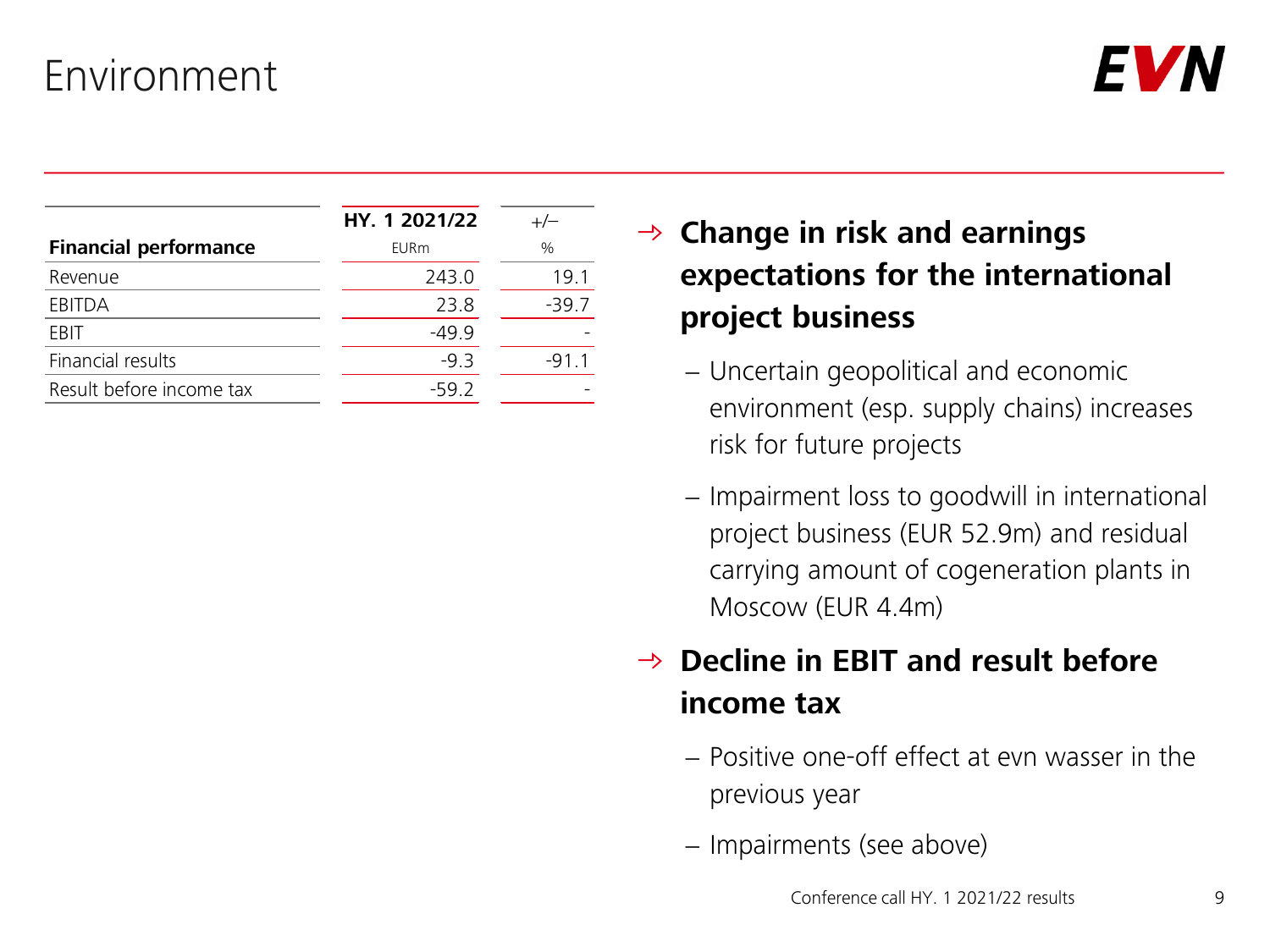### Cash flows



|                                         | HY. 1 2021/22 | $+/-$   |
|-----------------------------------------|---------------|---------|
|                                         | <b>EURm</b>   | in $%$  |
| Gross cash flow                         | 389.6         | $-34.1$ |
| Net cash flow from operating activities | $-84.1$       |         |
| Net cash flow from investing activities | $-255.4$      | 13.7    |
| Net cash flow from financing activities | 126.9         |         |
| Net change in cash and cash             |               |         |
| equivalents                             | $-212.6$      |         |

#### **Gross cash flow**

− Takeover of electricity procurement right led to positive one-off effect in the previous year

#### **CF from operating activities**

− Negative development of working capital due to high energy prices

#### **CF from investing activities**

− Increase in investments in property, plant and equipment as well as change in investments in cash funds

#### **CF from financing activities**

- − Dividend payment for FY 2020/21
- − Three new short-term bank loans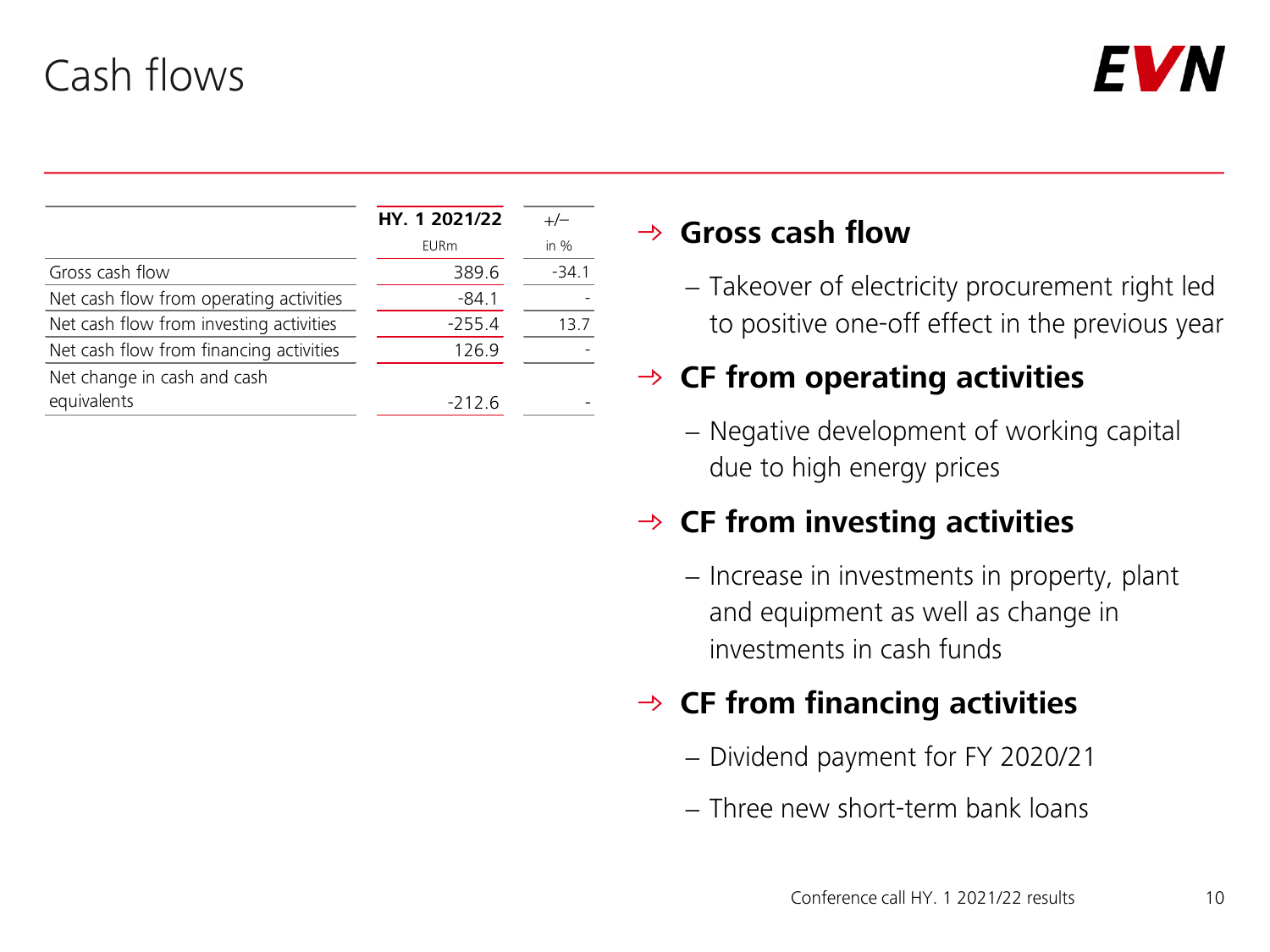

- $\rightarrow$  Group net result for 2021/22 is expected to range from approximately EUR 200m to EUR 240m
	- − Stronger or longer distortions on the energy markets could have a negative impact on expected earnings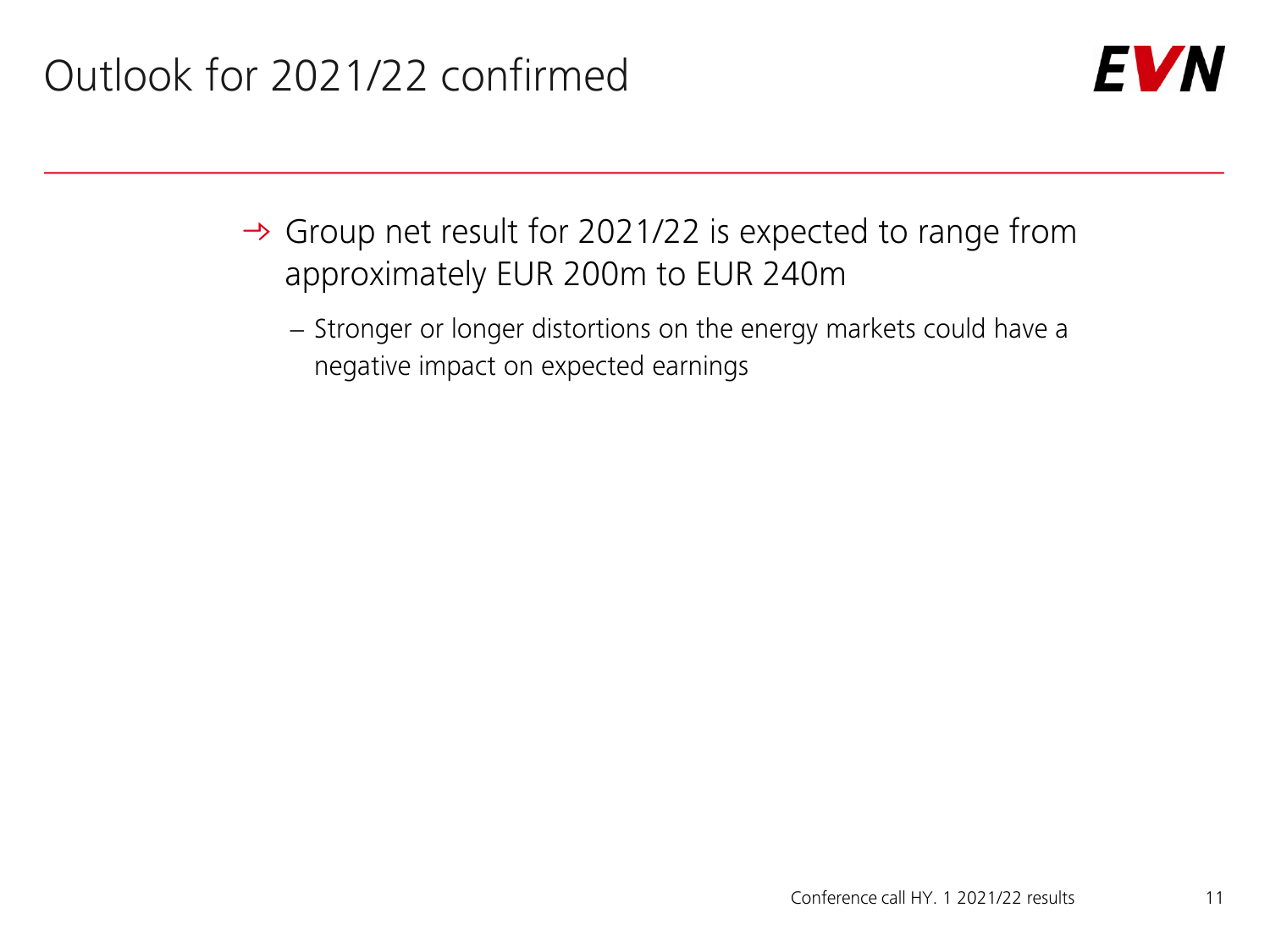### Contact details



- $\rightarrow$  Stefan Szyszkowitz, CEO
- $\rightarrow$  IR contact partners:
	- − Gerald Reidinger
	- − Matthias Neumüller
	- − Karin Krammer
	- − Doris Lohwasser (maternity leave)
- $\rightarrow$  IR contact details
	- − E-mail: investor.relations@evn.at
	- − Phone: +43 2236 200-12128
	- − Phone: +43 2236 200-12867
- $\rightarrow$  Information on the internet
	- − www.evn.at
	- − www.investor.evn.at
	- − www.responsibility.evn.at
- $\rightarrow$  Headquarters of EVN AG
	- − EVN Platz 2344 Maria Enzersdorf